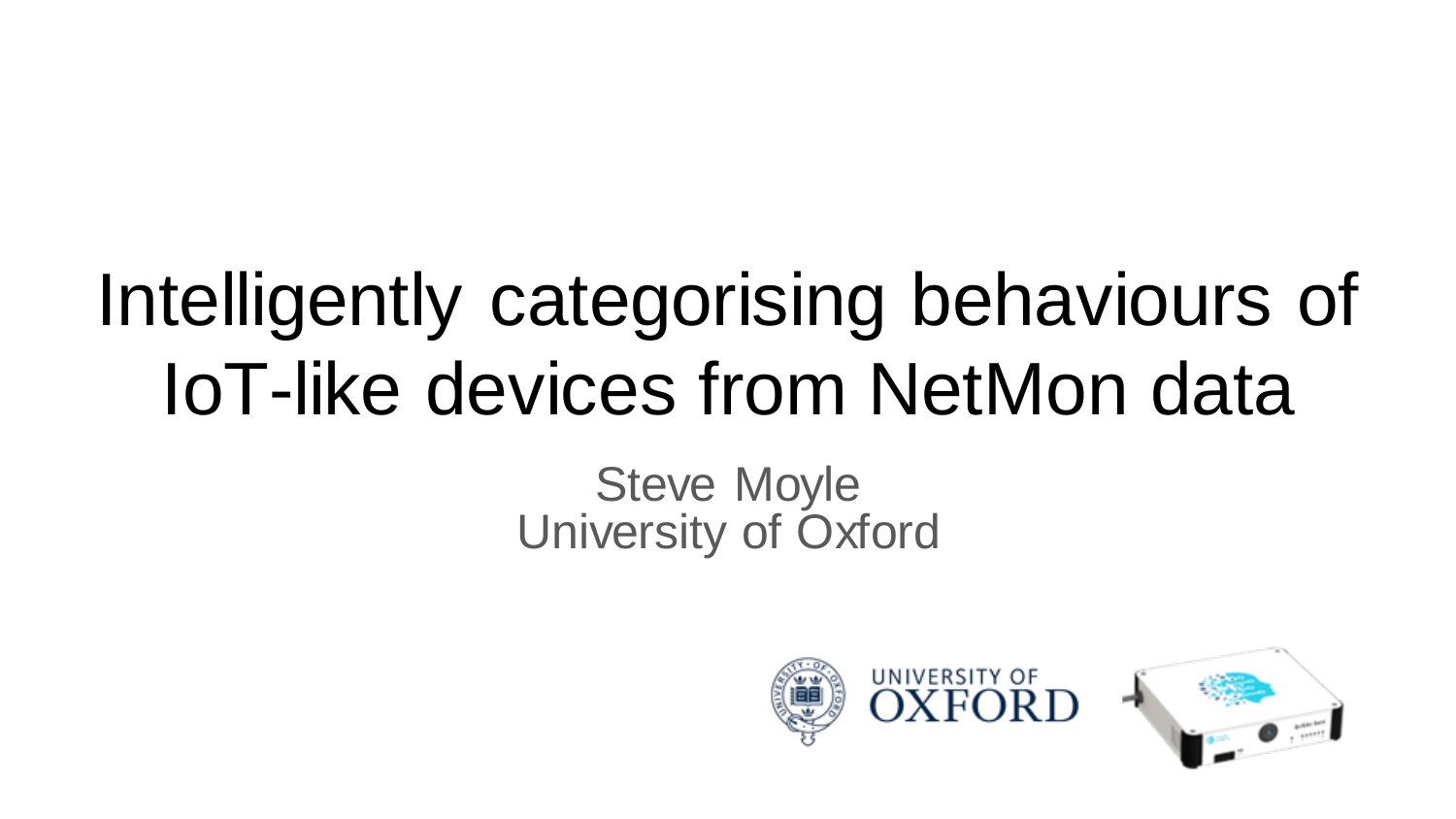# **Outline**

- Objectives
- Background
- Identifying IoT-like devices from NetMon data
- Intelligent Behaviour Categorisation
	- Sequitur: NetMon events →Sequence extraction
	- $\circ$  Inductive Logic Programming: Sequences  $\rightarrow$  Behavioural Rules
- Future directions

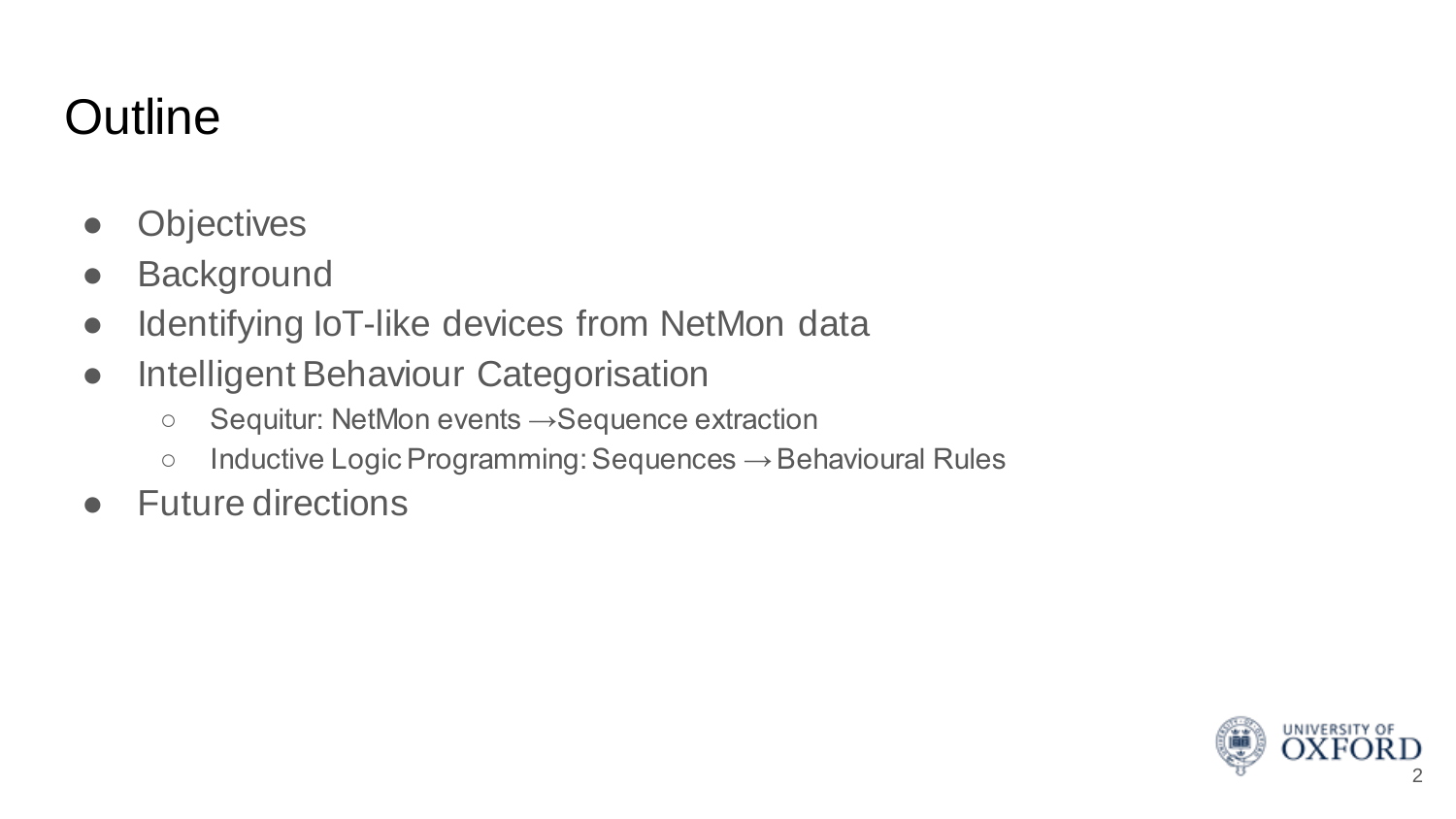# **Objectives**

Can we identify IoT-like devices from NetMon data?

Can we categorise behaviours of IoT-like devices from NetMon data?

- Easy to defend
- Difficult to defend

Can we *auto-magically* build D3 expressions?

- D3 Static behaviour expressions\*
- D3 Static behaviour inference\*
- D3 Dynamic behaviour inference
	- Sequence mining from ML
	- Symbolic rule induction from ML

\*Not covered in this presentation

**Vision:** *Power intelligent gateways so they can pro-actively defend IoT devices*

Can we express static behavioural constraints

**D3**

Can we infer dynamic behaviours from monitoring

**UNIVERSITY OF** 



Can we infer static behaviours from monitoring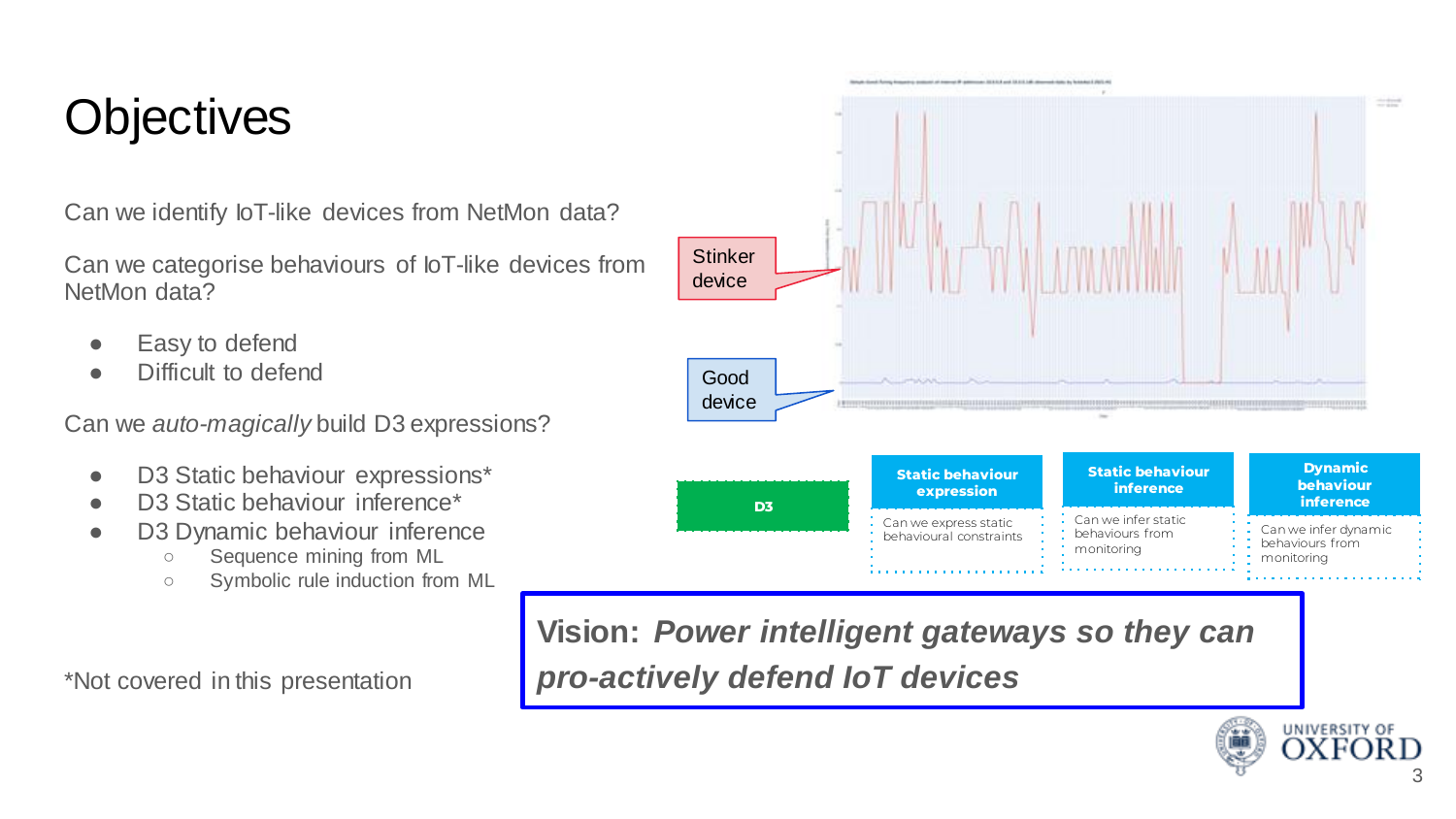# **Background**

- Turing's *little* machine is **finite**, but permits an **infinite** (א) number of programs
	- This allows an infinite number of "good" programs (c.f. How many Even numbers?);
	- and an infinite number of "bad" programs (c.f. How many Odd numbers?)
	- Can we even agree on what are good and bad programs?
- Cyber defenders have a very difficult task!
	- Maybe they should focus on defending devices that are easier (those that have less volatile behaviours)



*Hypothesis I* **– IoT devices should have limited dynamic behaviours (i.e. low volatility)**

*Hypothesis II* **– NetMon data can be used to induce descriptions of dynamic device behaviours** <sup>4</sup>

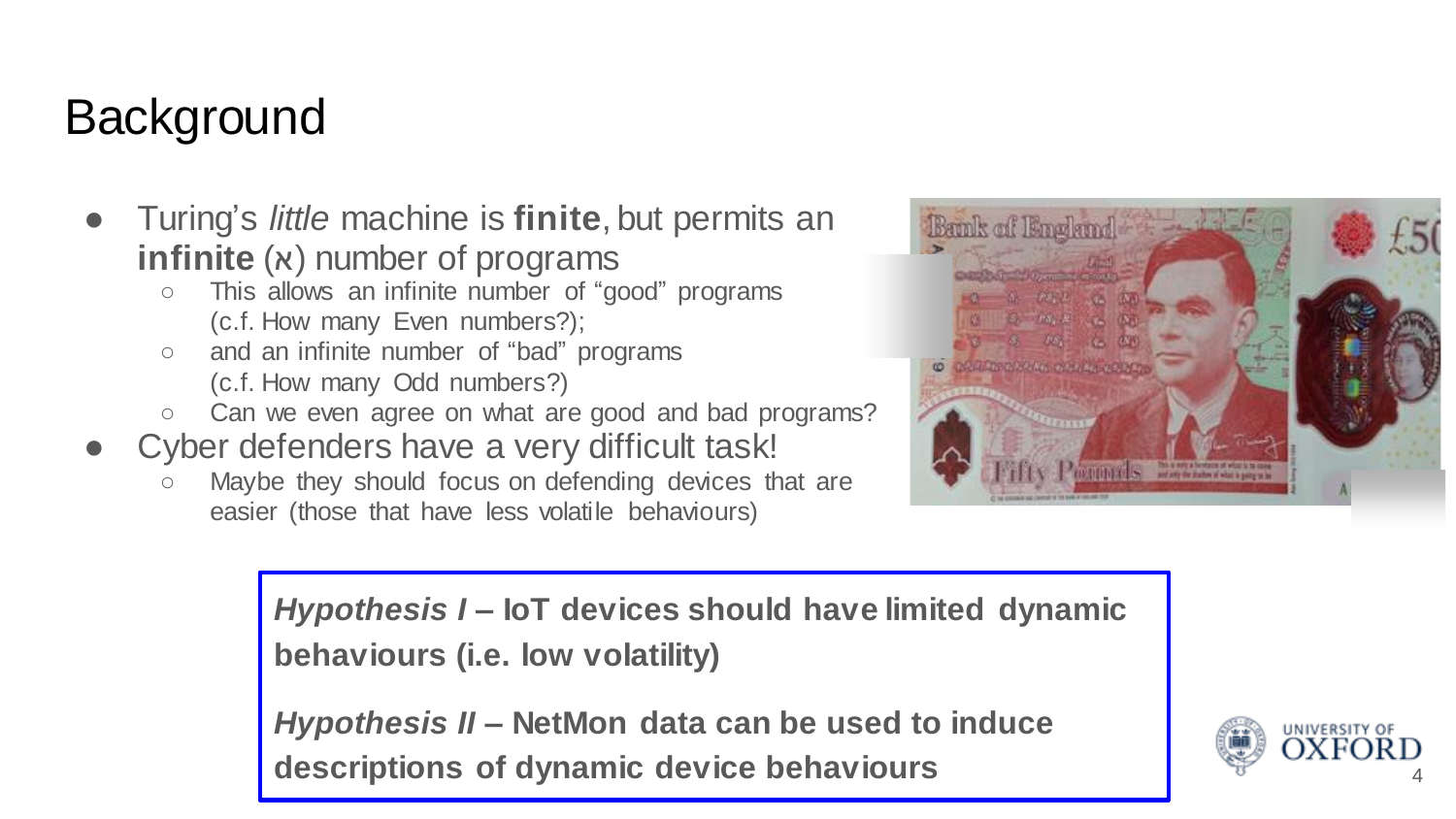

#### Identifying IoT-like devices from NetMon data

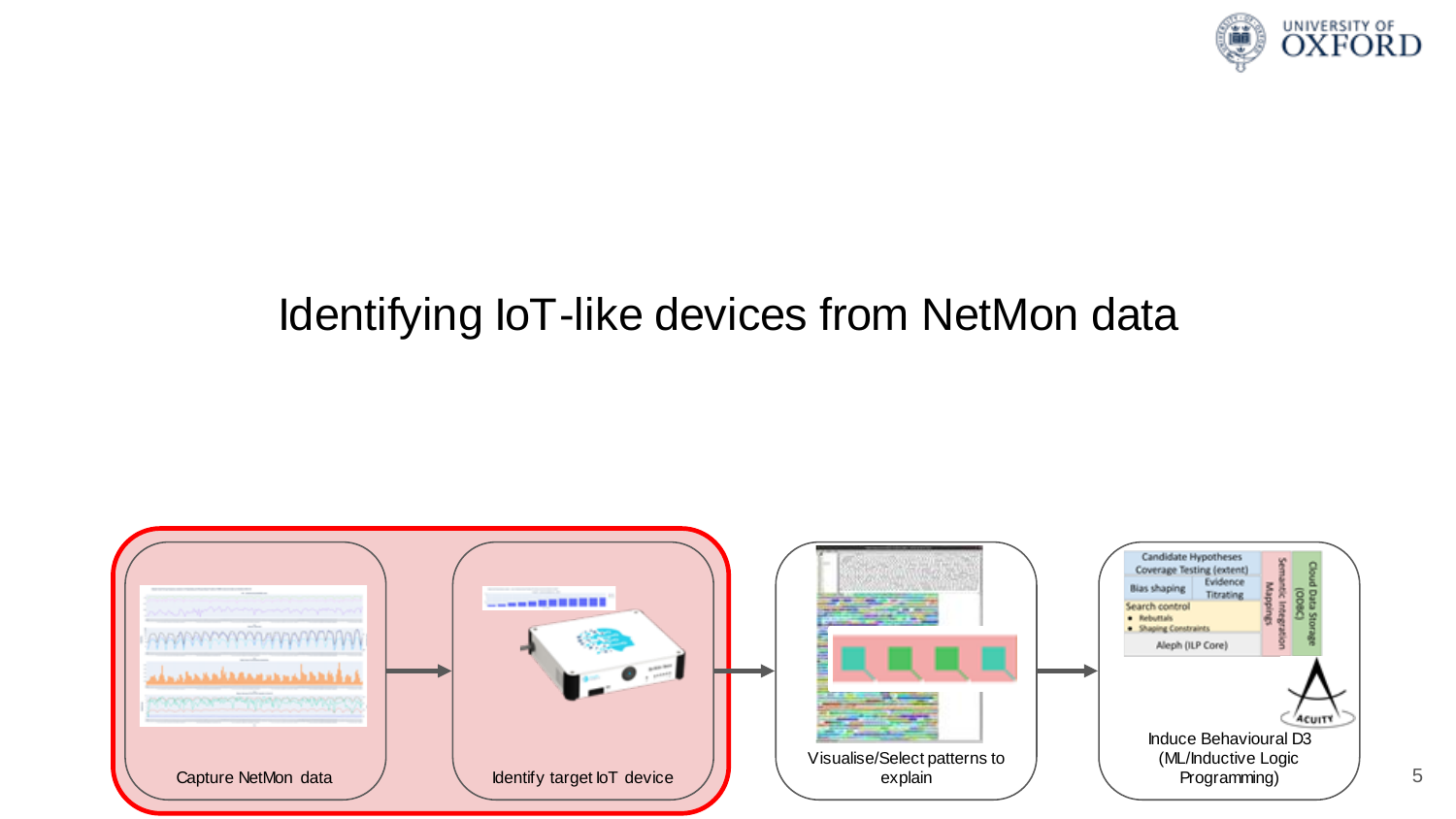

conn

# Capturing NetMon data

NetMon system

- Based on the IDS Zeek (formerly called Bro)
- Comprehensive event-relational meta-data extracted from PCAP-like captured network traffic
- *conn* table is the master table
	- Millisecond timestamps
	- Unique UID keys into *service* specific tables

#### Many tables have common fields

| ts        | 2021-01-04 14:59:39 |  |  |  |
|-----------|---------------------|--|--|--|
| uid       | CNfInROV9fO6nP4Ve   |  |  |  |
| id.orig_h | 192.168.16.39       |  |  |  |
| id.orig_p | 5353                |  |  |  |
| id.resp_h | 224.0.0.251         |  |  |  |
| id.resp_p | 5353                |  |  |  |
| proto     | udp                 |  |  |  |
| service   | dns                 |  |  |  |
|           |                     |  |  |  |

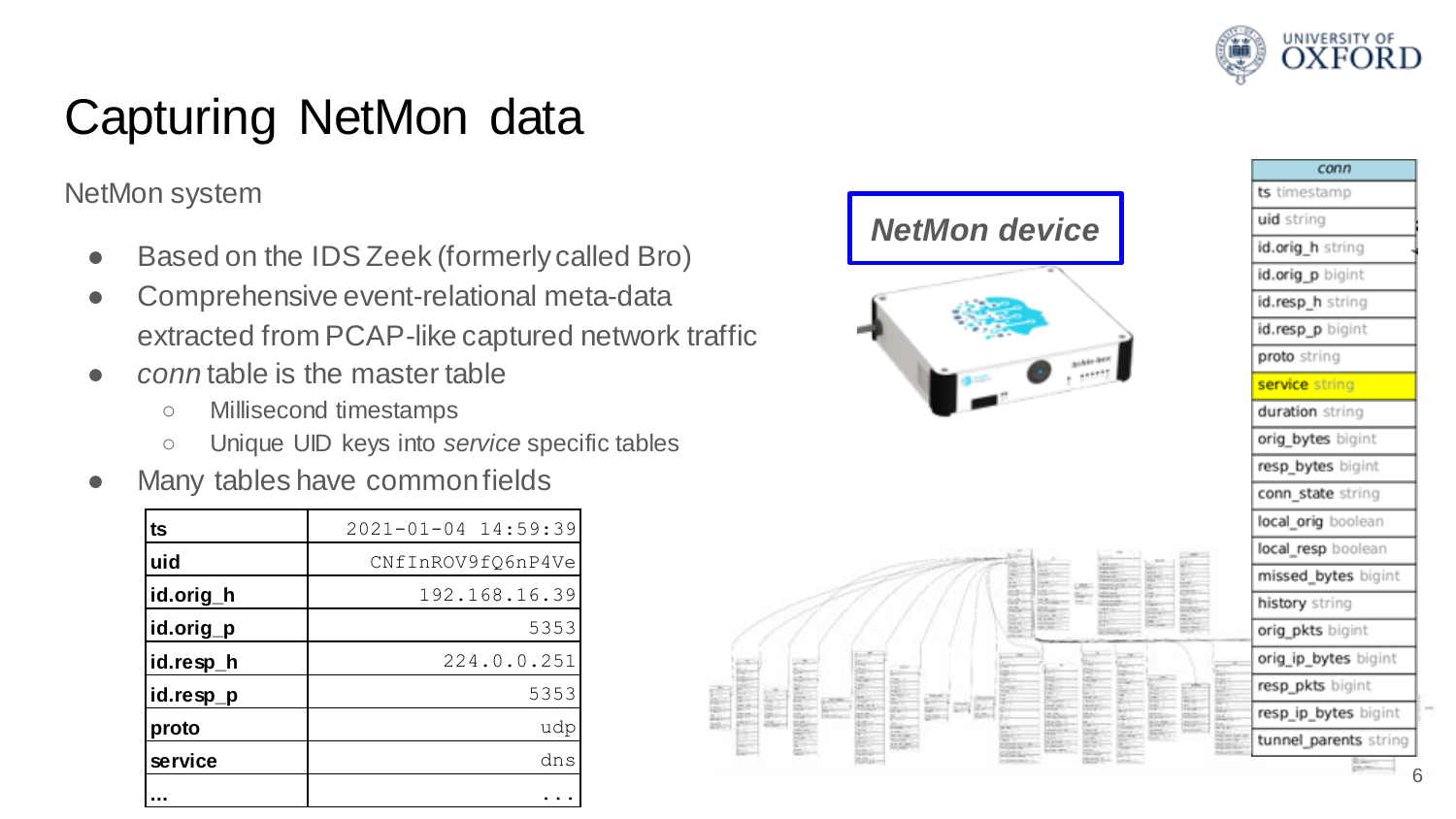

# Volatility analysis of NetMon data

NetMon device deployed into a small business

- 6 month's data acquired
- 28 to 185 active networked devices per day
- 63K to 562K logged connection events per day

*Volatility* measurements based on the Simple Good-Turing (SGT) frequency estimator

**SGT Volatility contains components separate** from aggregate rates

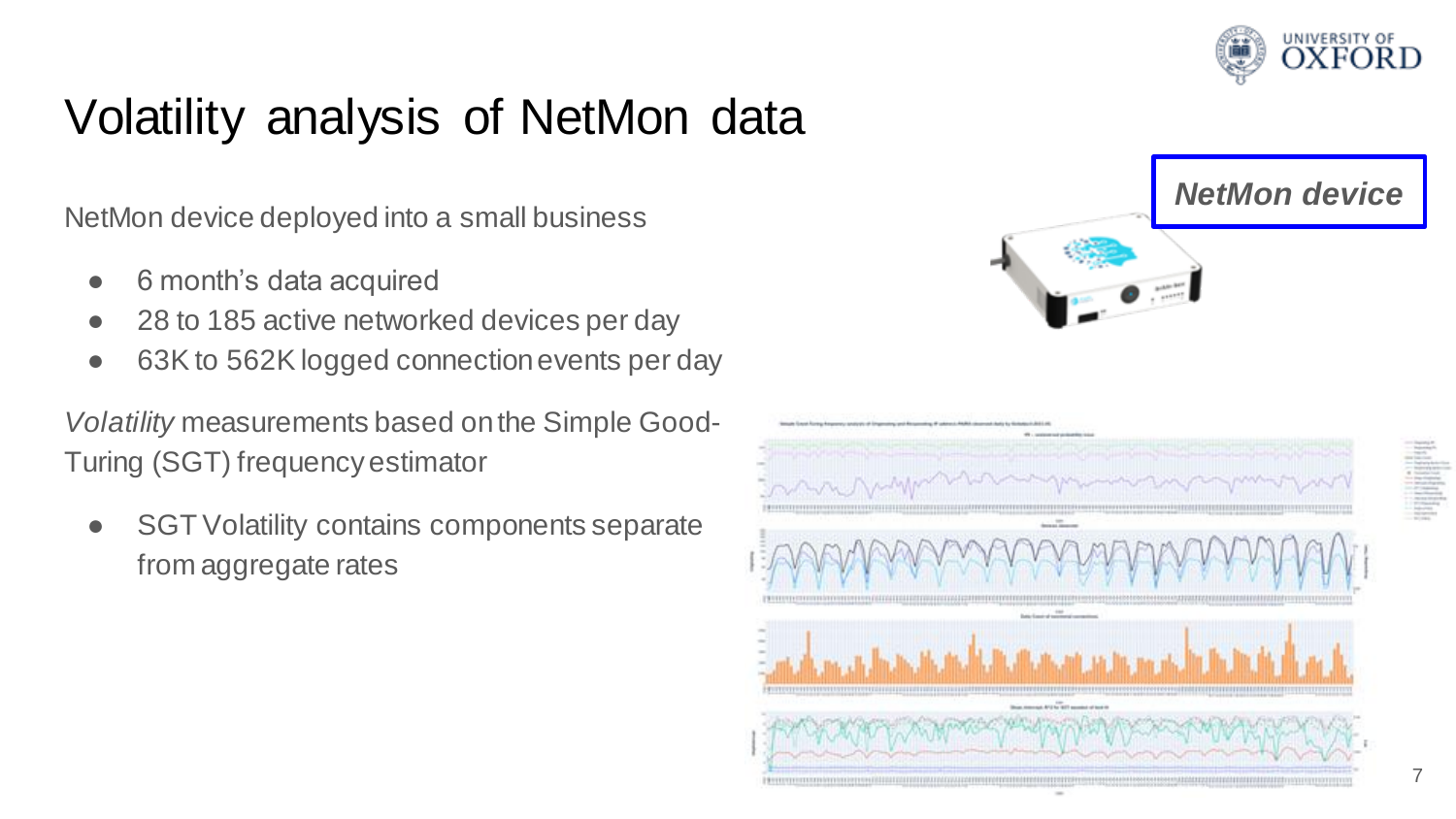## Identifying IoT-like devices from NetMon data

Can we identify an IoT-like device from *Volatility?*

- Rank all 185 devices observed over 6 months by **mean** volatility (log scale)
- Gather information available on lowest ranked devices
- Best efforts identification of device type
- Definitely identified the one IoT device known to exist in the network – *the NetMon device itself*
- Strong support for having identified other devices (Routers, printers, …)



sale Good-Turing frequency analysis ... mean of individual internal IP address P6 extimates structural by Schalac3 for 3671.46



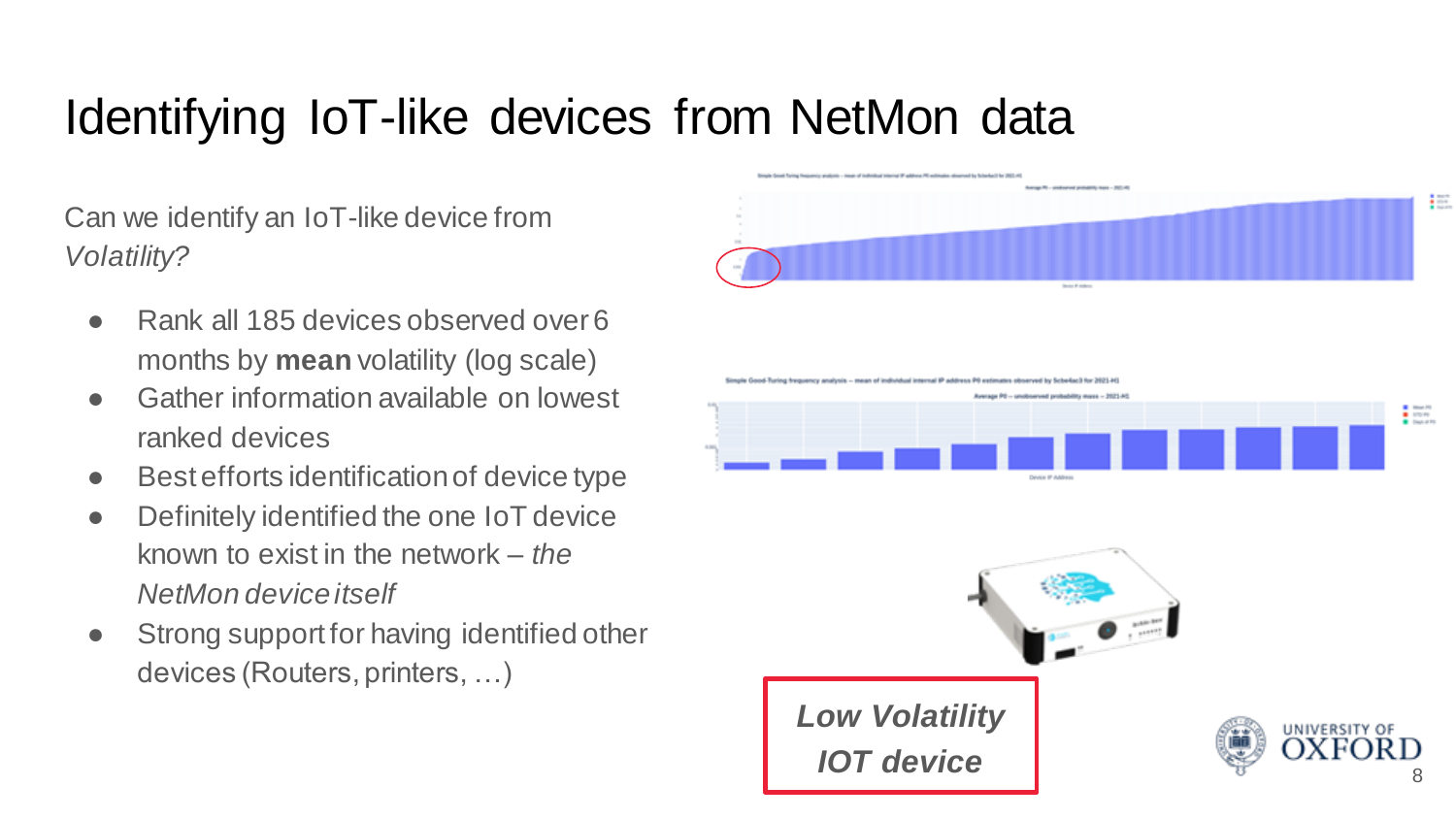

#### Characterizing the behaviour of an IoT device from NetMon data

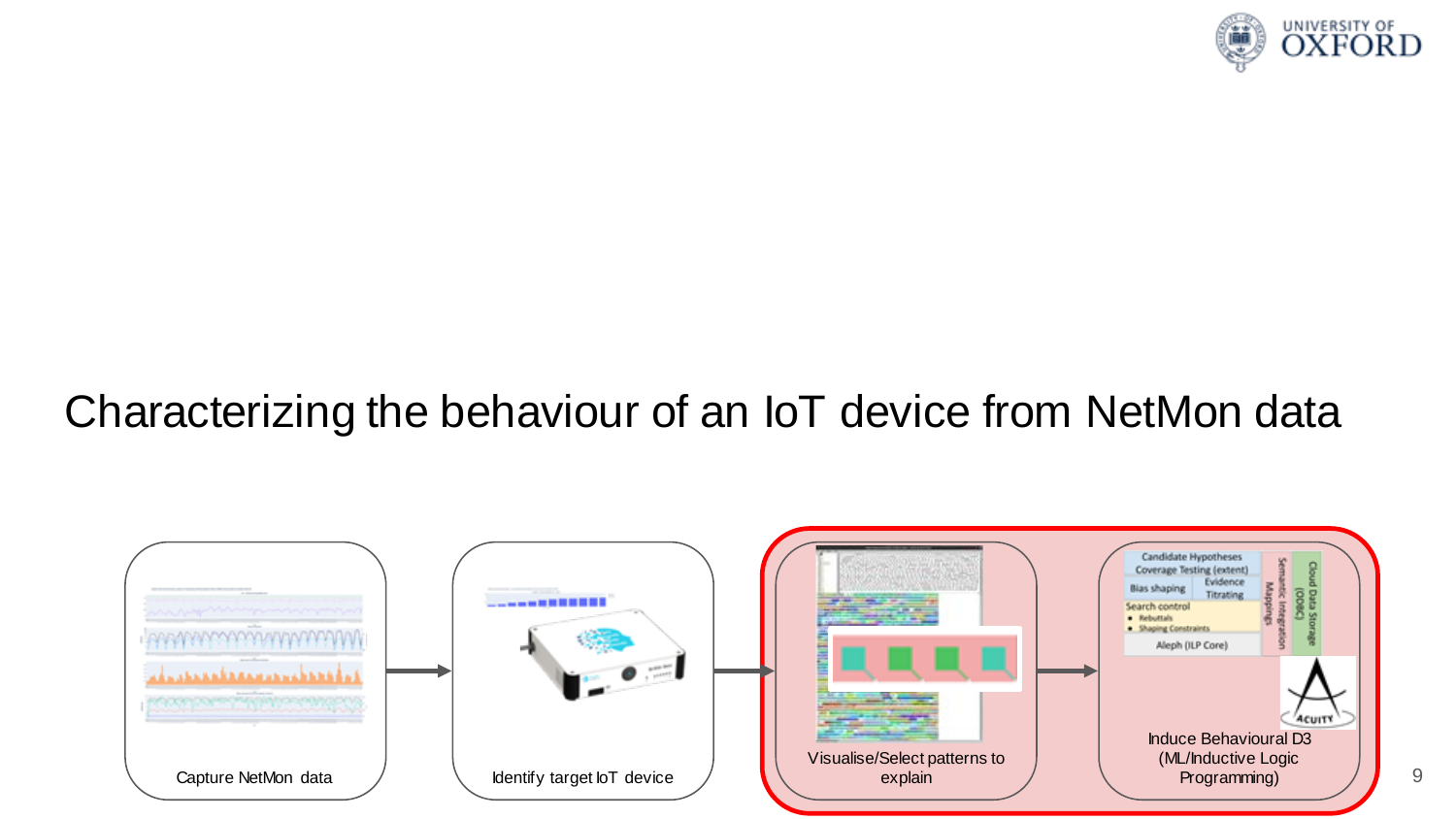### Extracting sequence patterns from NetMon data

- Use Zeek's **conn**ection table to build **tokens** for each connection event
- Generate unique MD5-based 9 digit numeric **token\_uid**
- $($ ... some other raw information in a CSV file)
- (initially) ignore timestamps, and collect the sequence of **token\_uid**s into a single **training** file -- with one token uid per line
- Run *Sequitur* on the **training file**
- Parse Sequitur's **hierarchical grammar**
- Visualise / explore the training file and the original training file in the context of the hierarchical grammar and the extracted repeating subsequences. (next slide)

Token from conn fields <id.orig\_h>\_<id.resp\_h>\_<id.resp\_p>\_<proto>\_<service>

#### "10.0.0.145\_10.0.0.137\_53\_udp\_dns"

- token\_uid: 271311686
- CSV file (direct from AWS Athena SQL)



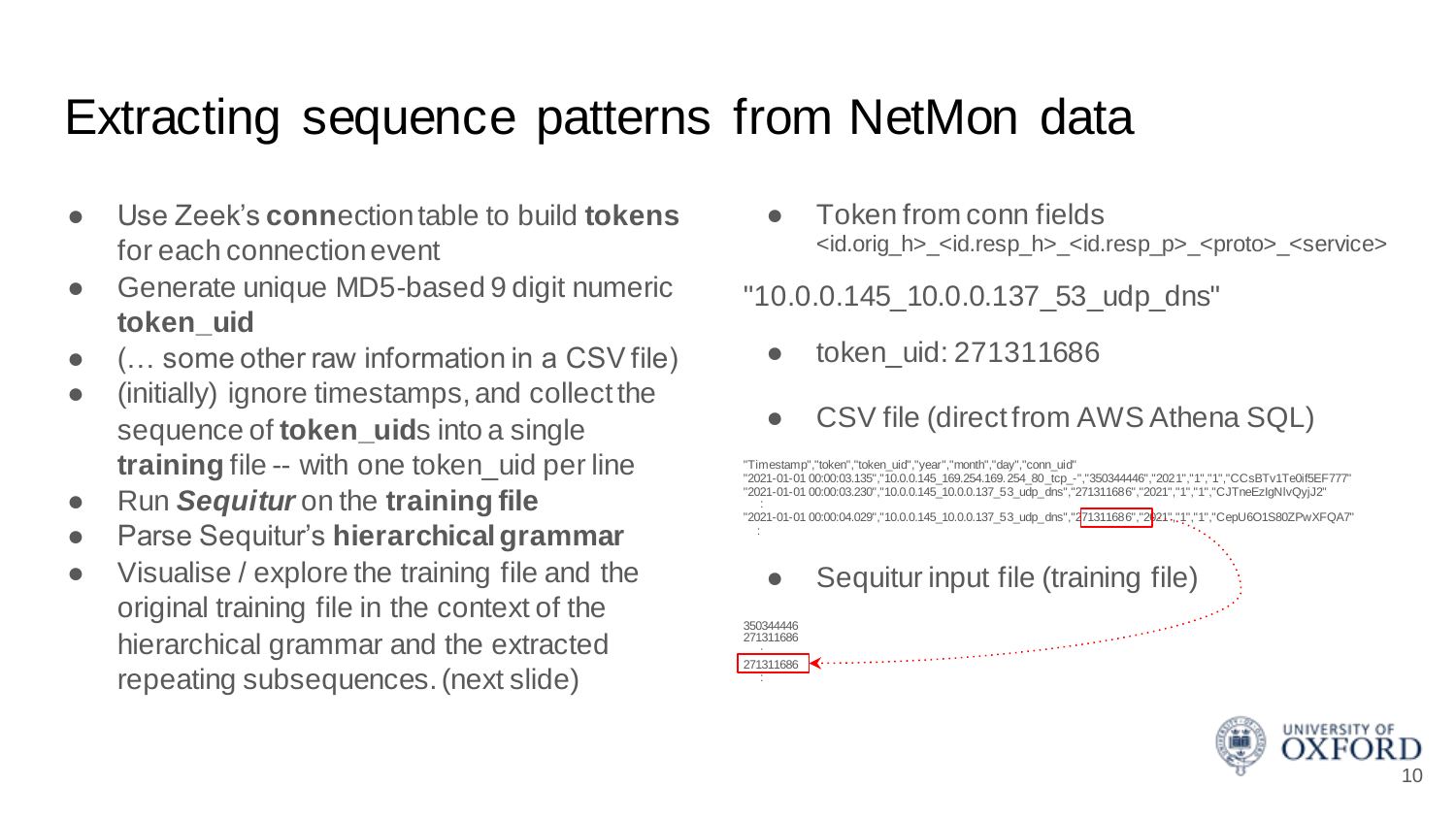# Sequitur: NetMon events →Sequence extraction

Visualisation

#### Source data

- NetMon from single day 2021-01-01; where IP address 10.0.0.145 is mentioned (a brAInbox)
- 3232 events (forming tokens/token\_uids)

#### Hierarchical grammar

- [<9 digit integer>] is the raw token uid
- Integer without [] refers to sequitur's rule id
- 366 rules (and the start sequence rule 0)



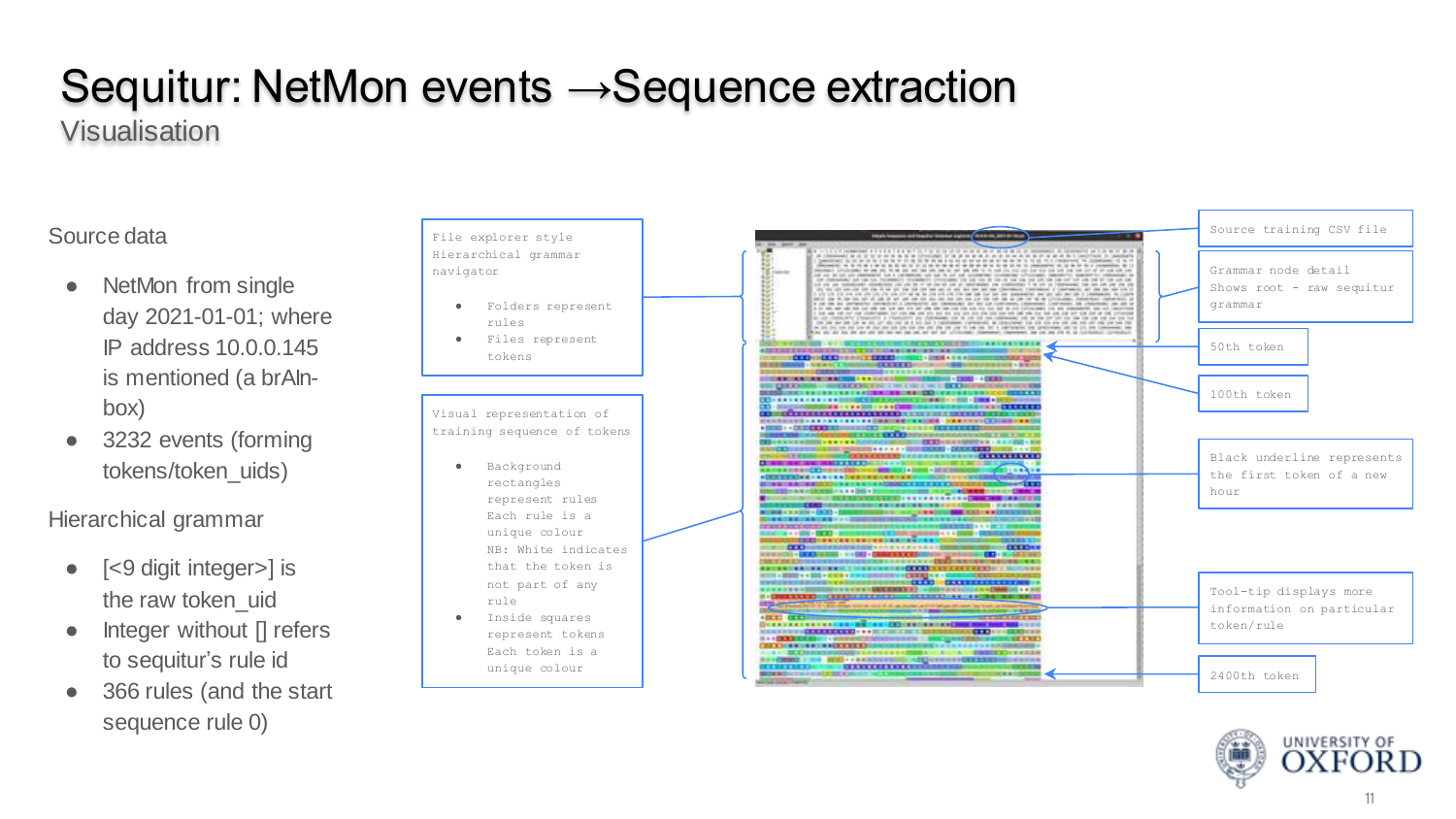#### Inductive Logic Programming: Sequences  $\rightarrow$  Behavioural Rules

- Inductive Logic Programming is a form of machine learning which uses logic to describe the concepts
- From a family of computer programs that follow the Specific (observations)  $\rightarrow$  General (laws) idea
- ILP uses symbolic logic as a representation language
- It is the study of constructing plausible hypotheses in logic from specific observations
- Draws on results from
	- Logic Programming
	- Statistics
	- Design of algorithms

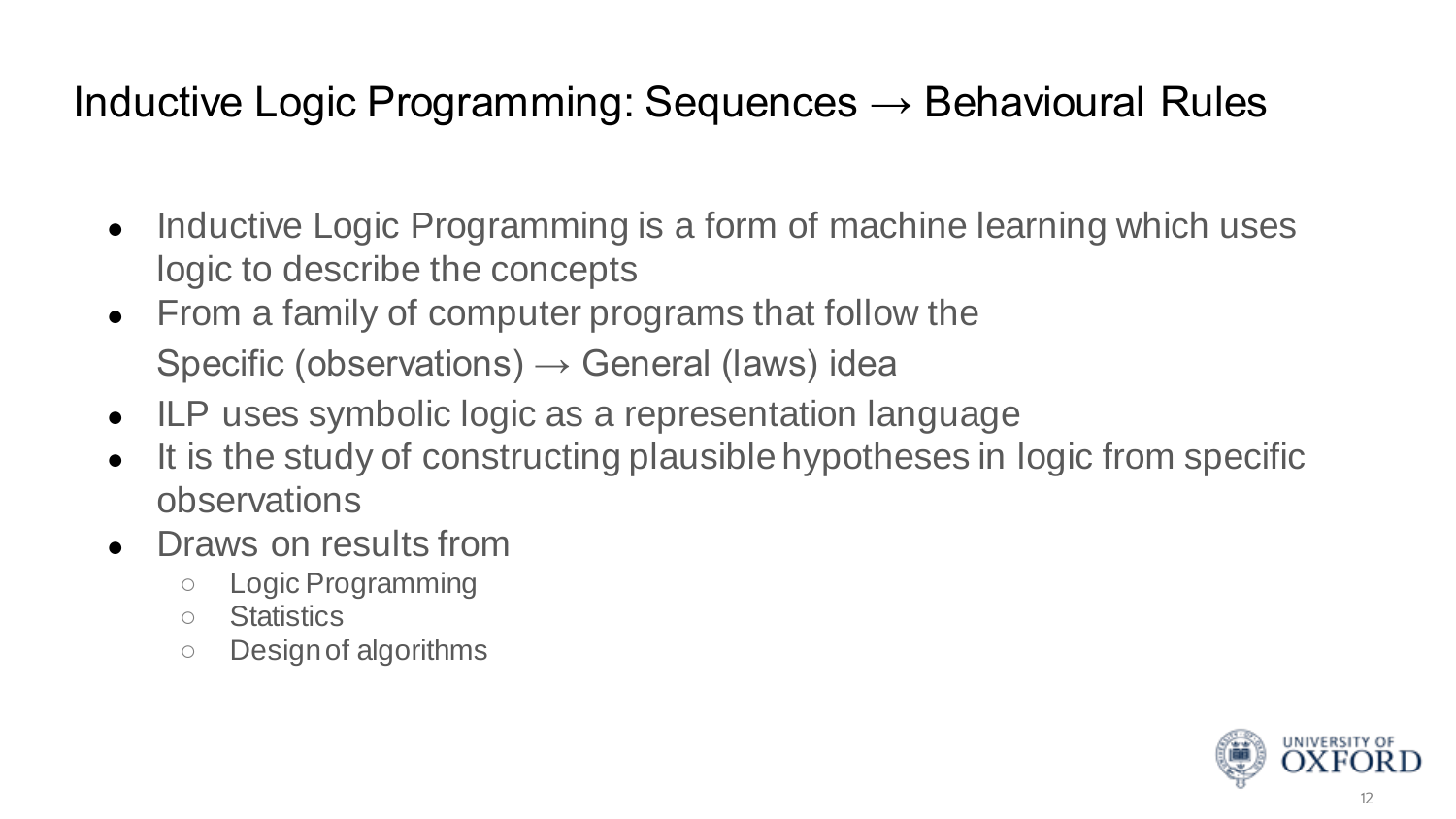#### ILP: An illustration

| (Deductive) LP                                                                                   |                                                                                                                                    | (Inductive) LP<br><b>Examples</b>                                                                                   | <b>Background</b>                                                                                                                  |
|--------------------------------------------------------------------------------------------------|------------------------------------------------------------------------------------------------------------------------------------|---------------------------------------------------------------------------------------------------------------------|------------------------------------------------------------------------------------------------------------------------------------|
| $x$ is the grandfather of $y$<br>if.<br>x is the father of some z<br>and<br>z is the parent of y | <b>Henry</b> is the father of<br><b>Jane</b><br>Jane is the parent of<br><b>John</b><br><b>Jane</b> is the parent of<br><b>Rob</b> | <b>Henry</b> is the<br>grandfather of <b>John</b><br><b>Henry</b> is the<br>grandfather of Rob<br><b>Hypothesis</b> | <b>Henry</b> is the father of<br>Jane<br><b>Jane</b> is the parent of<br><b>John</b><br><b>Jane</b> is the parent of<br><b>Rob</b> |
| <b>Henry</b> is the grandfather of <b>John</b><br><b>Henry</b> is the grandfather of <b>Rob</b>  |                                                                                                                                    | x is the grandfather of y if<br>x is the father of some z and<br>z is the parent of y                               |                                                                                                                                    |

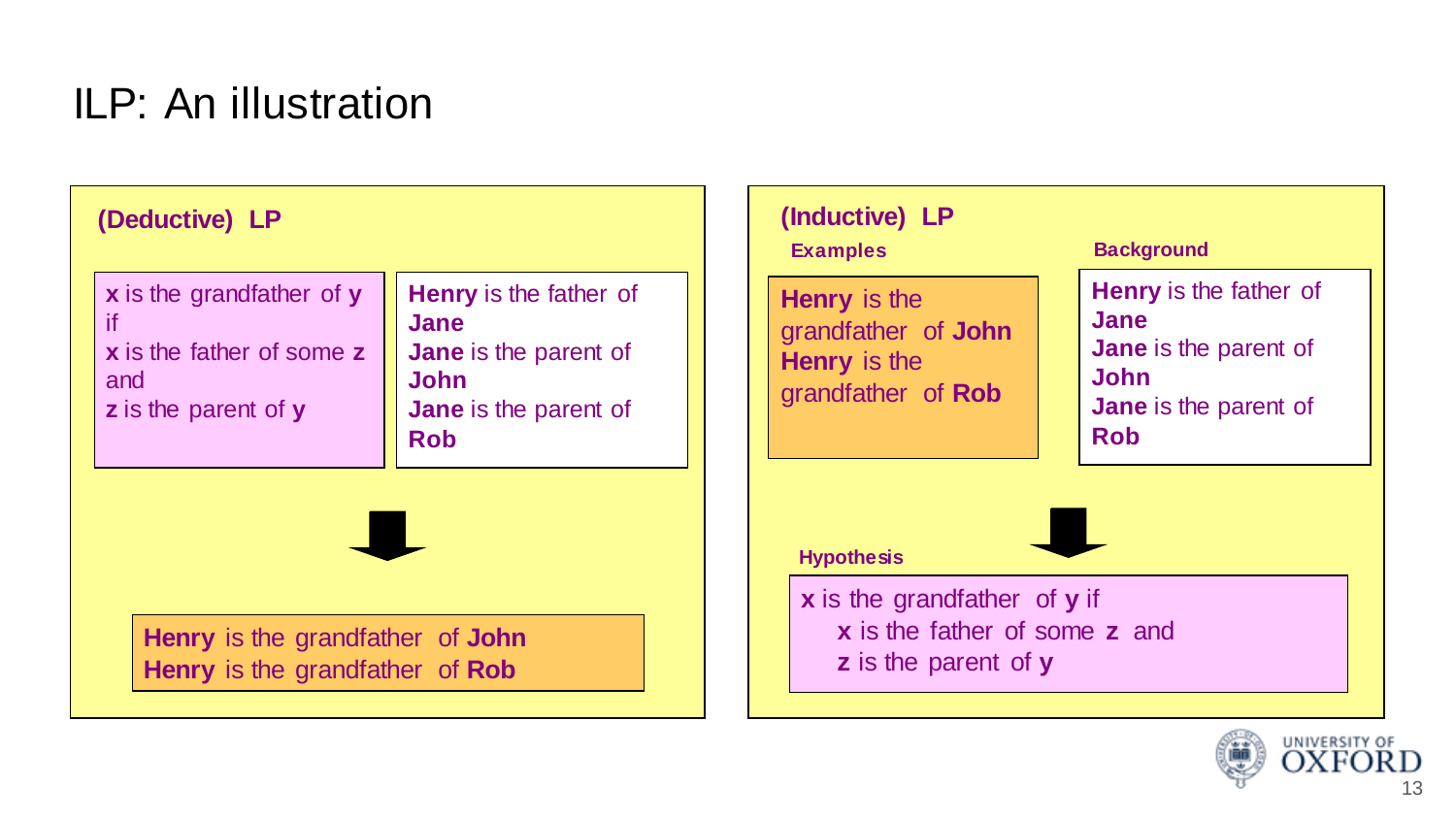# Feeding the ILP the Sequence data

**Background** "Knowledge"

- 366 Sequence 'rules'
- Underlying network metadata
- Raw Source data Recorded 2021-01-01; where IP address 10.0.0.145 is mentioned (a brAIn-box)
- 3232 events (forming tokens/token\_uids)

**Examples** from the hierarchical sequence grammar to be explained

Rule 8 occurs 18 times at event positions (0=midnight) [21,71,122,177,228,295,346,402,960,1118, 1274,1533,1835,2000,2153,2452,2743,3051 ]



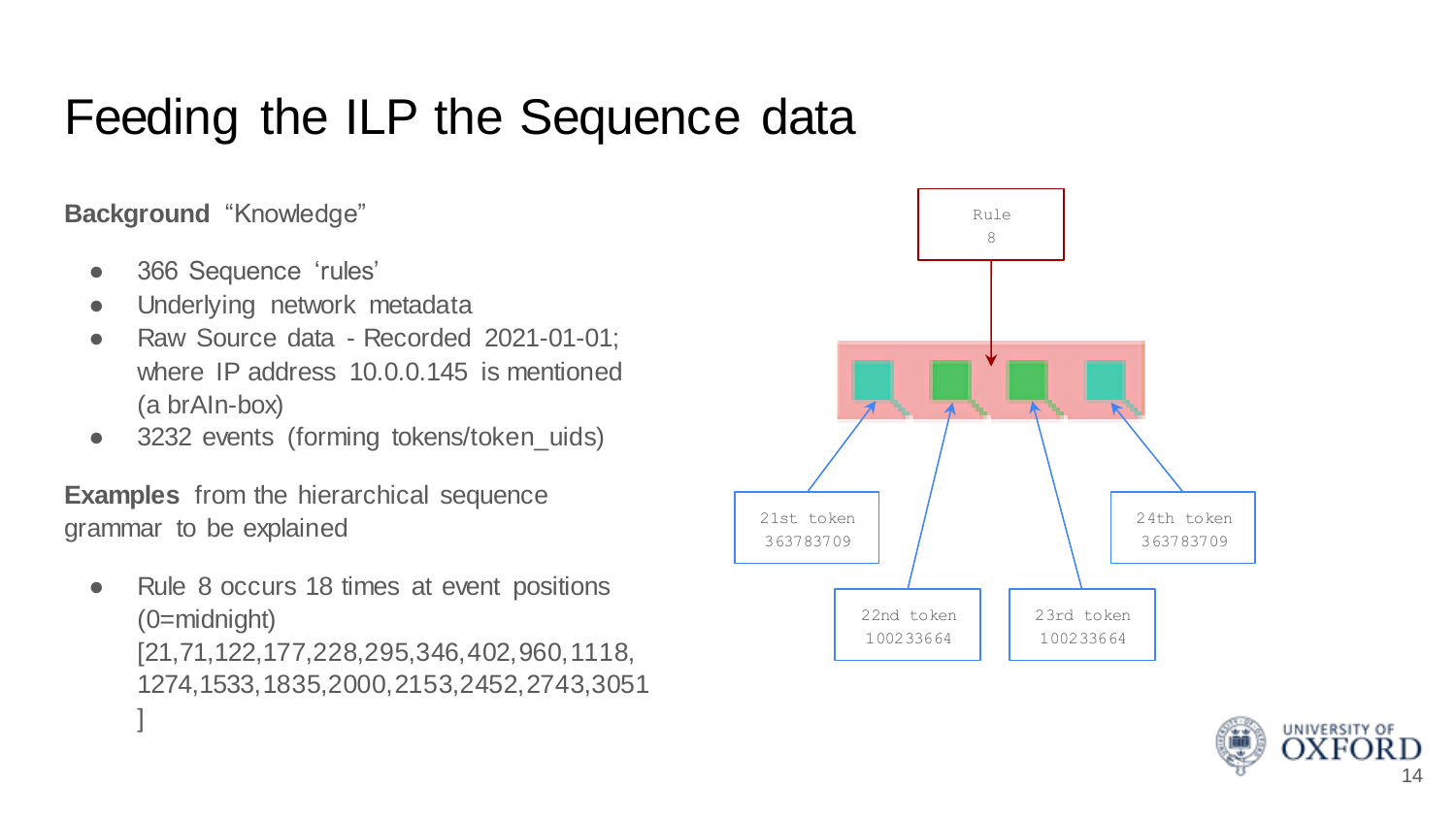

#### ILPing Sequence 'Rule' 8 – 55 logical elements

```
Sequence A is interesting if:
  A has B events,
  A has 4 events,
  A has start uuid C,
  A starts at position D,
  event C precedes event E,
  event C has port service F,
  event C has port service dns,
   event C has service G,
  event C has service dns,
  event C has dest name H,
   event C has dest name name not found,
  event E precedes event I,
   event E has port service J,
  event E has port service ssh,
  event E has service K,
  event E has service -,
   event E has dest name L,
   event E has dest name ec2-3-209-99-
56.compute-1.amazonaws.com,
   event E has dest suffix M,
   event E has dest suffix amazonaws.com,
        :
                                                       :
                                                       :
```

```
<SNIP>event P precedes event S,
   event P has port service Q,
   event P has port service https,
   event P has service K,
   event P has service -,
   event P has dest name R,
   event P has dest name s3-ap-southeast-
2-w.amazonaws.com,
   event P has dest suffix M,
   event P has dest suffix amazonaws.com.
```
#### *Procedure*

- Specifically explain only example 8
- 2) Search through a space of logically more **general** alternatives for a more succinct rule that is "good" that does not unnecessarily cover other sequence rules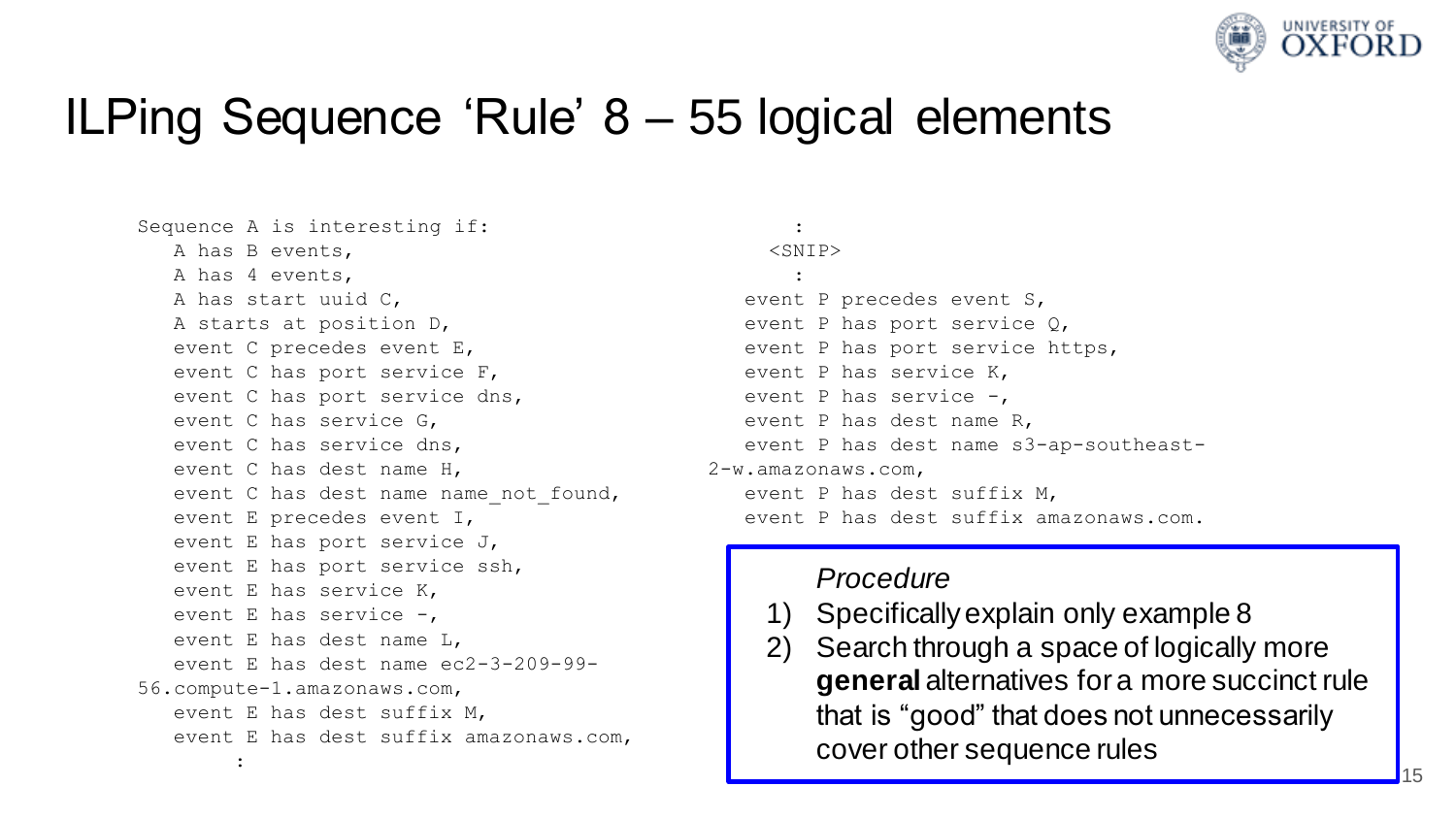### Understanding Generalisation of Sequence 'Rule' 8

*The second event in the sequence is a SSH connection to a consistent AWS host.*

How well does it fit the data?

The Extent of proposed hypothesis is that it covers (explains) Sequence Rule 8, but also sequence rules 193 and 318. On inspection, it seems that sequence rules 193 and 318 are spurious extensions of sequence rule 8 generated by sequitur.

- Curious temporal pattern
	- The timestamps of all events that are covered by the hypothesis occur on average at 10.02 minutes past the hour (SD=0.005 minutes)
	- Maybe this device is *beaconing* using SSH

**Hypothesis**

```
Sequence A is interesting if:
  A has start uuid B and
  event B precedes event C and
  event C has port service ssh and
  event C has dest name ec2-3-209-99-
56.compute-1.amazonaws.com.
```
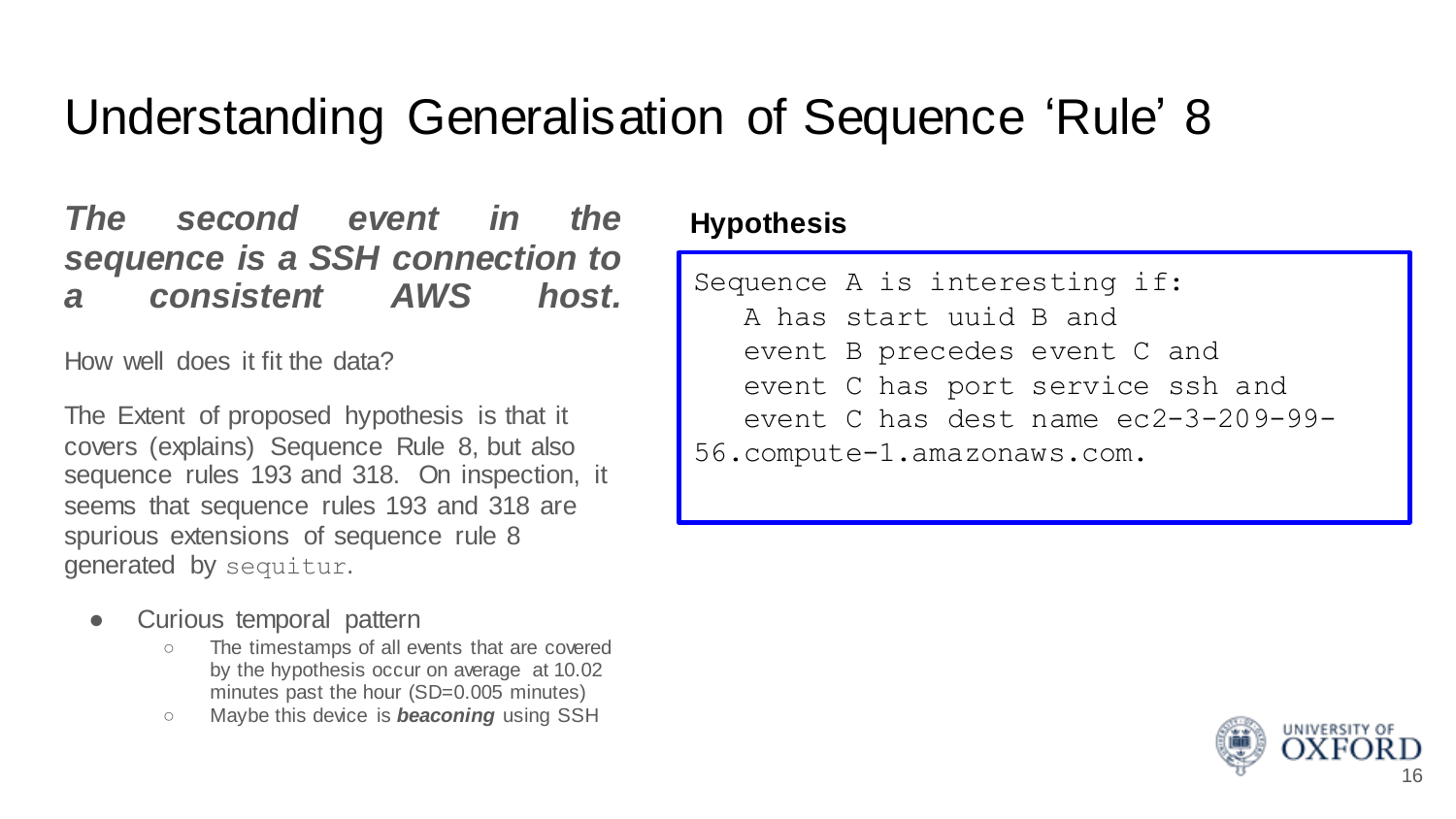# What happens next?

- Turn the focus to another unexplained sequence rule, to categorise other behaviours of the device
- Designate behaviours as expected (good) and unexpected (bad)
- Use the ILP generated rules as triggers for detecting unexpected behaviours
- Generate D3 statements that can be enforced by the IoT gateway



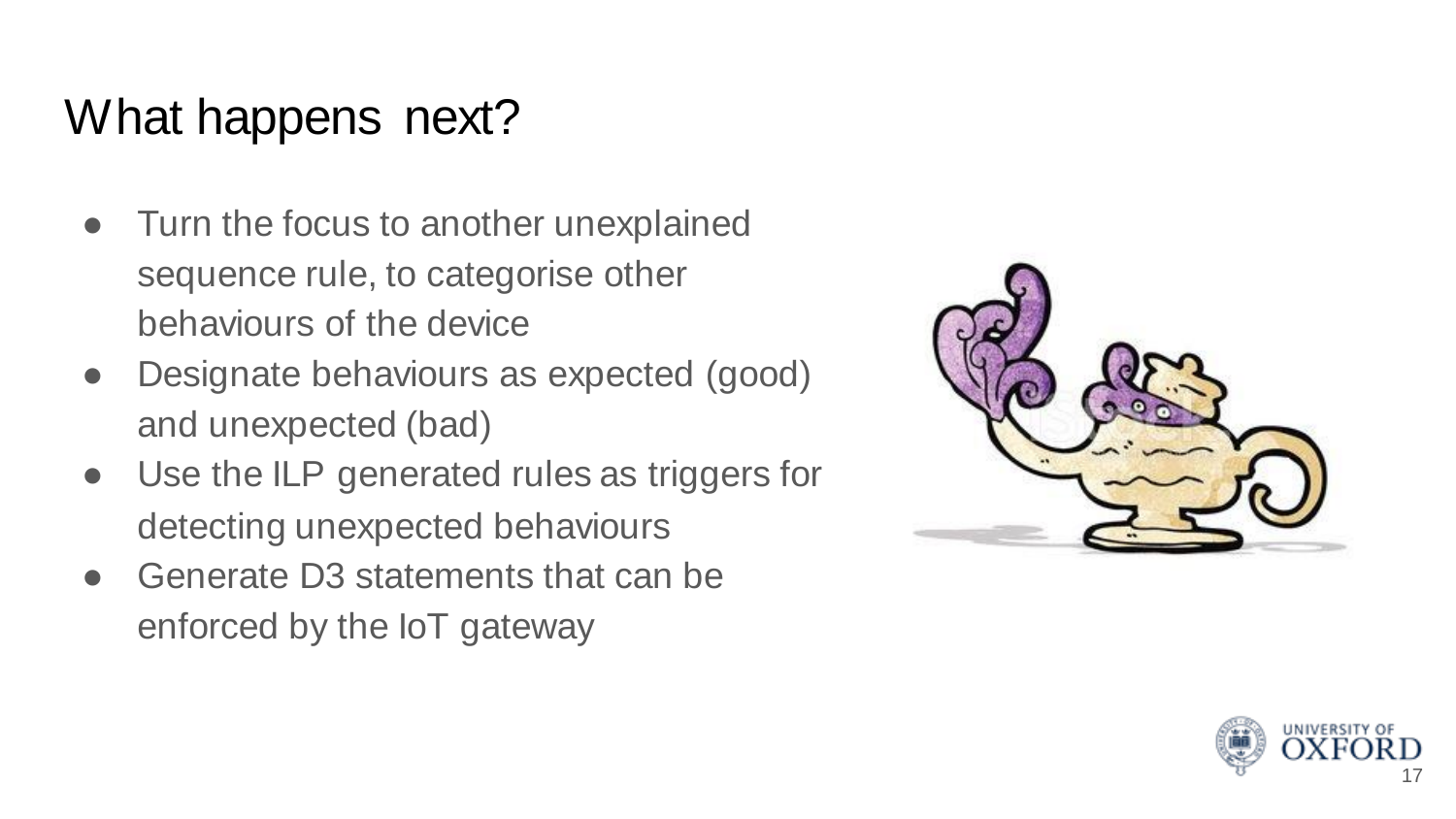### Future work

- Additional ILP background knowledge
	- Incorporate beaconing determination into potential hypotheses
	- Delve into the full NetMon relational data model
	- Add other Security Analytics data
	- Add Cyber Forensics capabilities
- Integrate the ILP with the Graphical prototype
	- Show explained sequences faded, whilst highlighting yet to be explained events
- Generation of D3 statements
- Automate the process further